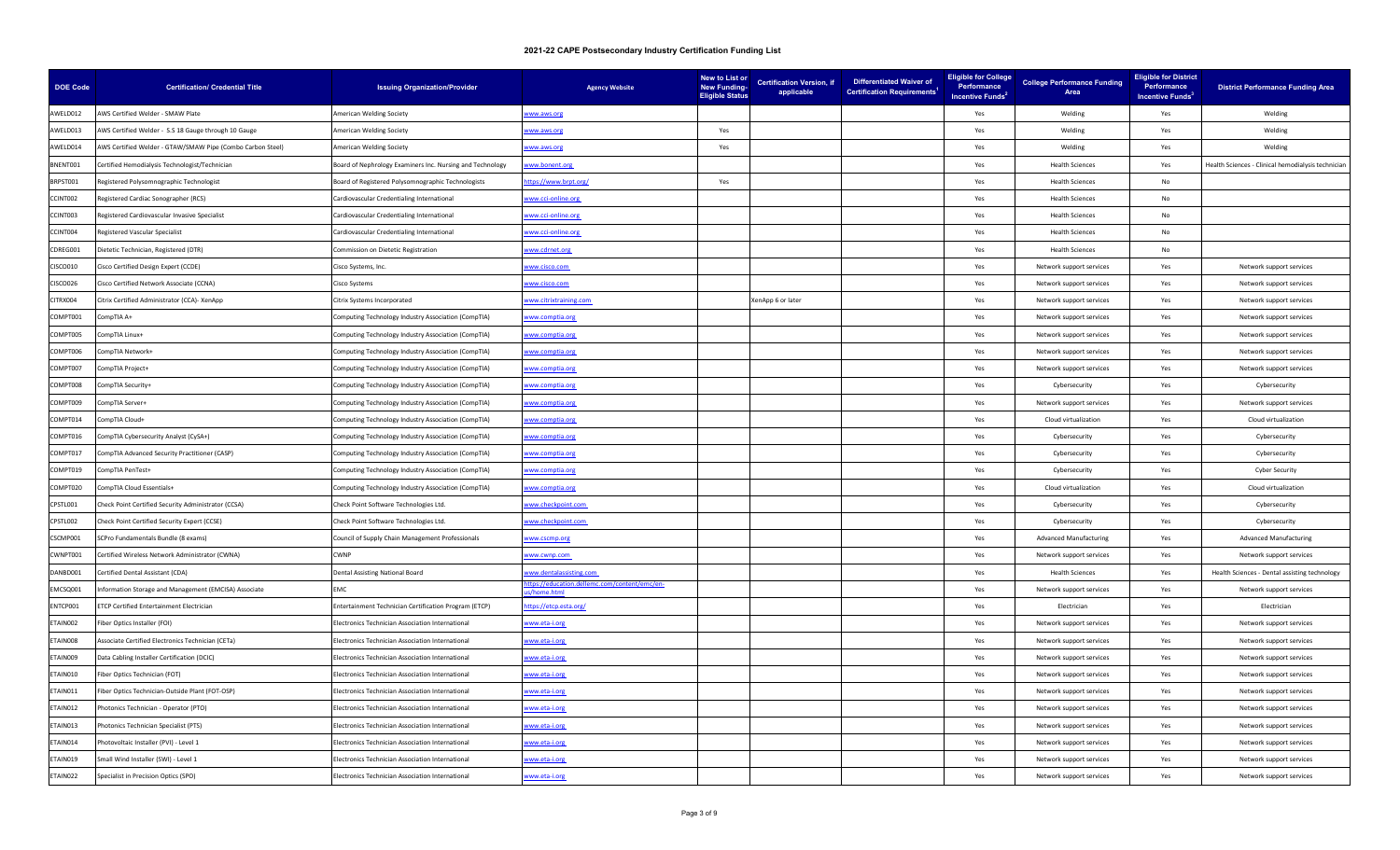| <b>DOE Code</b> | <b>Certification/ Credential Title</b>                               | <b>Issuing Organization/Provider</b>                                                                           | <b>Agency Website</b>                                                           | New to List or<br><b>Certification Version, if</b><br><b>New Funding-</b><br>applicable<br><b>Eligible Status</b> | <b>Differentiated Waiver of</b><br><b>Certification Requirements<sup>1</sup></b> | <b>Eligible for College</b><br>Performance<br>Incentive Funds <sup>2</sup> | <b>College Performance Funding</b><br>Area                      | <b>Eligible for District</b><br>Performance<br>Incentive Funds <sup>3</sup> | <b>District Performance Funding Area</b>                        |
|-----------------|----------------------------------------------------------------------|----------------------------------------------------------------------------------------------------------------|---------------------------------------------------------------------------------|-------------------------------------------------------------------------------------------------------------------|----------------------------------------------------------------------------------|----------------------------------------------------------------------------|-----------------------------------------------------------------|-----------------------------------------------------------------------------|-----------------------------------------------------------------|
| <b>TAIN023</b>  | Technician in Precision Optics (TPO)                                 | Electronics Technician Association International                                                               | ww.eta-i.org                                                                    |                                                                                                                   |                                                                                  | Yes                                                                        | Network support services                                        | Yes                                                                         | Network support services                                        |
| ASMB001         | Massage and Bodywork Licensing Examination                           | ederation of State Massage Therapy Boards                                                                      | ww.fsmtb.org                                                                    |                                                                                                                   |                                                                                  | Yes                                                                        | <b>Health Sciences</b>                                          | No                                                                          |                                                                 |
| DMQA002         | Certified Nursing Assistant (CNA)                                    | Florida Department of Health                                                                                   | ww.doh.state.fl.us/mqa                                                          |                                                                                                                   |                                                                                  | Yes                                                                        | <b>Health Sciences</b>                                          | Yes                                                                         | Health Sciences - Certified nursing assistant                   |
| DMQA010         | Licensed Dental Hygienist                                            | Florida Denartment of Health                                                                                   | ww.doh.state.fl.us/mga                                                          |                                                                                                                   |                                                                                  | Yes                                                                        | <b>Health Sciences</b>                                          | <b>No</b>                                                                   |                                                                 |
| DMQA014         | Paramedic (EMT-P)                                                    | Florida Department of Health                                                                                   | ww.doh.state.fl.us/mqa                                                          |                                                                                                                   |                                                                                  | Yes                                                                        | <b>Health Sciences</b>                                          | Yes                                                                         | Health Sciences - Emergency medical technician<br>and paramedic |
| DMQA018         | icensed Physical Therapist Assistant                                 | Florida Department of Health                                                                                   | ww.doh.state.fl.us/mqa                                                          |                                                                                                                   |                                                                                  | Yes                                                                        | <b>Health Sciences</b>                                          | No                                                                          |                                                                 |
| DMQA025         | icensed Optician                                                     | Florida Department of Health                                                                                   | ww.doh.state.fl.us/mqa                                                          |                                                                                                                   |                                                                                  | Yes                                                                        | <b>Health Sciences</b>                                          | No                                                                          |                                                                 |
| DMQA030         | 911 Public Safety Telecommunicator                                   | Florida Department of Health                                                                                   | ww.doh.state.fl.us/mqa                                                          |                                                                                                                   |                                                                                  | Yes                                                                        | Public safety                                                   | Yes                                                                         | Public safety                                                   |
| EDAA002         | FAA Aviation Maintenance Technician - General                        | ederal Aviation Administration                                                                                 | ww.faa.gov/licenses_certificates/                                               |                                                                                                                   | Waiver of work experience<br>requiremen                                          | Yes                                                                        | Federal Aviation Administration<br>airframe mechanic            | Yes                                                                         | Federal Aviation Administration airframe<br>mechanics           |
| EDAA004         | FAA Aviation Mechanic Technician - Airframe                          | <b>Federal Aviation Administration</b>                                                                         | ww.faa.gov/licenses_certificates/                                               |                                                                                                                   |                                                                                  | Yes                                                                        | Federal Aviation Administration<br>airframe mechanics           | Yes                                                                         | Federal Aviation Administration airframe<br>mechanics           |
| EDAA010         | FAA Aviation Maintenance Technician - Powerplant                     | Federal Aviation Administration                                                                                | ww.faa.gov/licenses_certificates/                                               |                                                                                                                   |                                                                                  | Yes                                                                        | Federal Aviation Administration power<br>plant mechanics        | Yes                                                                         | Federal Aviation Administration power plant<br>mechanics        |
| LDLE002         | Correctional Officer                                                 | Florida Department of Law Enforcement, Criminal Justice<br>tandards and Training Commission                    | http://www.fdle.state.fl.us/Content/CJST/Menu/cjst-<br>lex/CJSTC-Home-Page.aspx |                                                                                                                   | Waiver of work experience<br>requirement                                         | Yes                                                                        | Public safety                                                   | Yes                                                                         | Public safety                                                   |
| LDLE003         | Correctional Probation Officer                                       | Florida Department of Law Enforcement, Criminal Justice<br>tandards and Training Commission                    | tp://www.fdle.state.fl.us/Content/CJST/Menu/cjst-<br>ex/CJSTC-Home-Page.aspx    |                                                                                                                   | Waiver of work experience<br>requirement                                         | Yes                                                                        | Public safety                                                   | Yes                                                                         | Public safety                                                   |
| LDLE004         | Law Enforcement Officer                                              | Florida Department of Law Enforcement, Criminal Justice<br>tandards and Training Commission                    | ttp://www.fdle.state.fl.us/Content/CJST/Menu/cjst-<br>ex/CISTC-Home-Page.aspx   |                                                                                                                   | Waiver of work experience<br>requirement                                         | Yes                                                                        | Public safety                                                   | Yes                                                                         | Public safety                                                   |
| LFBR006         | Agricultural Unmanned Aircraft Systems Specialist Certification      | Agricultural Education Services and Technology Inc.                                                            | ttps://aest.ag/certify/                                                         | Yes                                                                                                               |                                                                                  | Yes                                                                        | <b>Unmanned Aircraft Systems</b>                                | <b>No</b>                                                                   |                                                                 |
| LSFM006         | Fire Fighter II                                                      | Florida Department of Financial Services, State Fire Marshal,<br><b>Ireau of Fire Standards &amp; Training</b> | ww.myfloridacfo.com/sfm/                                                        |                                                                                                                   |                                                                                  | Yes                                                                        | Public safety                                                   | Yes                                                                         | Public safety                                                   |
| FI SEM007       | Fire Safety Inspector I                                              | Florida Department of Financial Services, State Fire Marshal,<br>ureau of Fire Standards & Training            | ww.myfloridacfo.com/sfm/                                                        |                                                                                                                   |                                                                                  | Yes                                                                        | Public safety                                                   | Yes                                                                         | Public safety                                                   |
| FLSFM014        | Fire Officer II                                                      | Florida Department of Financial Services, State Fire Marshal,<br>reau of Fire Standards & Training             | ww.myfloridacfo.com/sfm/                                                        |                                                                                                                   |                                                                                  | Yes                                                                        | <b>Public Safety</b>                                            | Yes                                                                         | <b>Public Safety</b>                                            |
| LIAC001         | <b>GIAC Certified Forensic Analyst (GCFA)</b>                        | <b>Global Information Assurance Certification</b>                                                              | ww.giac.org                                                                     |                                                                                                                   |                                                                                  | Yes                                                                        | Cybersecurity                                                   | Yes                                                                         | Cybersecurity                                                   |
| LIAC002         | GIAC Certified Forensic Examiner (GCFE)                              | <b>Global Information Assurance Certification</b>                                                              | ww.giac.org                                                                     |                                                                                                                   |                                                                                  | Yes                                                                        | Cybersecurity                                                   | Yes                                                                         | Cybersecurity                                                   |
| LIAC003         | GIAC Certified UNIX Security Administrator (GCUX)                    | Global Information Assurance Certification                                                                     | ww.giac.org                                                                     |                                                                                                                   |                                                                                  | Yes                                                                        | Cybersecurity                                                   | Yes                                                                         | Cybersecurity                                                   |
| LIAC004         | GIAC Information Security Fundamentals (GISF)                        | Global Information Assurance Certification                                                                     | ww.giac.org                                                                     |                                                                                                                   |                                                                                  | Yes                                                                        | Cybersecurity                                                   | Yes                                                                         | Cybersecurity                                                   |
| GLIACOO5        | <b>GIAC Security Essentials (GSEC)</b>                               | Global Information Assurance Certification                                                                     | ww.giac.org                                                                     |                                                                                                                   |                                                                                  | Yes                                                                        | Cybersecurity                                                   | Yes                                                                         | Cybersecurity                                                   |
| LIAC006         | <b>GIAC Cloud Security Automation</b>                                | <b>Global Information Assurance Certification</b>                                                              | ww.giac.org                                                                     | Yes                                                                                                               |                                                                                  | Yes                                                                        | Cloud virtualization                                            | Yes                                                                         | Cloud virtualization                                            |
| GLIAC007        | <b>GIAC Cloud Security Essentials</b>                                | Global Information Assurance Certification                                                                     | www.giac.org                                                                    | Yes                                                                                                               |                                                                                  | Yes                                                                        | Cloud virtualization                                            | Yes                                                                         | Cloud virtualization                                            |
| GOOGL001        | Google Associate Cloud Engineer                                      | Google                                                                                                         | ttps://cloud.google.com/certification                                           | Yes                                                                                                               |                                                                                  | Yes                                                                        | Cloud virtualization                                            | Yes                                                                         | Cloud virtualization                                            |
| IIMSS001        | Certified Associate in Healthcare Information & Management Systems   | Healthcare Information and Management Systems Society<br>HIMSS)                                                | ww.himss.org                                                                    |                                                                                                                   |                                                                                  | Yes                                                                        | <b>Health Sciences</b>                                          | No                                                                          |                                                                 |
| HVACE001        | HVAC Excellence Employment Ready - Heat Pump                         | <b>HVAC Excellence</b>                                                                                         | ww.hvacexcellence.org                                                           |                                                                                                                   |                                                                                  | Yes                                                                        | Heating, ventilation and air<br>conditioning technician         | Yes                                                                         | Heating, ventilation and air conditioning<br>technician         |
| IVACE002        | HVAC Excellence EmploymentReady - Air Conditioning                   | <b>HVAC Excellence</b>                                                                                         | ww.hvacexcellence.org                                                           |                                                                                                                   |                                                                                  | Yes                                                                        | Heating, ventilation and air<br>conditioning technicia          | Yes                                                                         | Heating, ventilation and air conditioning<br>technicia          |
| HVACE003        | HVAC Excellence Employment Ready - Light Commercial Air Conditioning | <b>HVAC Excellence</b>                                                                                         | ww.hvacexcellence.org                                                           |                                                                                                                   |                                                                                  | Yes                                                                        | Heating, ventilation and air<br>conditioning technician         | Yes                                                                         | Heating, ventilation and air conditioning<br>technician         |
| IVACE004        | HVAC Excellence Employment Ready - Electric Heat                     | <b>HVAC Excellence</b>                                                                                         | ww.hvacexcellence.org                                                           |                                                                                                                   |                                                                                  | Yes                                                                        | Heating, ventilation and air<br>conditioning technicia          | Yes                                                                         | Heating, ventilation and air conditioning<br>techniciar         |
| IVACE005        | HVAC Excellence Employment Ready - Light Commercial Refrigeration    | <b>HVAC Excellence</b>                                                                                         | ww.hvacexcellence.org                                                           |                                                                                                                   |                                                                                  | Yes                                                                        | Heating, ventilation and air<br>conditioning technician         | Yes                                                                         | Heating, ventilation and air conditioning<br>techniciar         |
| VACE006         | HVAC Excellence Employment Ready - Gas Heat                          | <b>HVAC Excellence</b>                                                                                         | ww.hvacexcellence.org                                                           |                                                                                                                   |                                                                                  | Yes                                                                        | Heating, ventilation and air<br>conditioning technician         | Yes                                                                         | Heating, ventilation and air conditioning<br>technician         |
| IVACE011        | HVAC Excellence Employment Ready - Electrical                        | <b>HVAC Excellence</b>                                                                                         | ww.hvacexcellence.org                                                           |                                                                                                                   |                                                                                  | Yes                                                                        | Heating, ventilation and air<br>conditioning technician         | Yes                                                                         | Heating, ventilation and air conditioning<br>technician         |
| IVACE015        | HVAC Excellence Professional Level - Heat Pump Service               | <b>HVAC Excellence</b>                                                                                         | ww.hvacexcellence.org                                                           |                                                                                                                   | Waiver of work experience<br>requirement                                         | Yes                                                                        | Heating, Ventilation and Air<br><b>Conditioning Technicians</b> | Yes                                                                         | Heating, Ventilation and Air Conditioning<br>Technician         |
| ASSC001         | IASSC Certified Black Belt                                           | nternational Association For Six Sigma Certification                                                           | ww.iassc.org/six-sigma-certification                                            |                                                                                                                   |                                                                                  | Yes                                                                        | <b>Advanced Manufacturing</b>                                   | Yes                                                                         | <b>Advanced Manufacturing</b>                                   |
| COEC002         | Certified Ethical Hacker (CEH)                                       | EC-Council                                                                                                     | /ww.eccouncil.org                                                               |                                                                                                                   |                                                                                  | Yes                                                                        | Cybersecurity                                                   | Yes                                                                         | Cybersecurity                                                   |
| COEC003         | Computer Hacking Forensic Investigator (CHFI)                        | EC-Council                                                                                                     | /ww.eccouncil.org                                                               |                                                                                                                   |                                                                                  | Yes                                                                        | Cybersecurity                                                   | Yes                                                                         | Cybersecurity                                                   |
| ICOEC004        | Certified Security Analyst (ECSA)                                    | EC-Council                                                                                                     | /ww.eccouncil.org                                                               |                                                                                                                   |                                                                                  | Yes                                                                        | Cybersecurity                                                   | Yes                                                                         | Cybersecurity                                                   |
| ICOEC007        | EC-Council Certified Incident Handler (ECIH)                         | EC-Council                                                                                                     | ww.eccouncil.org/                                                               |                                                                                                                   |                                                                                  | Yes                                                                        | Cybersecurity                                                   | Yes                                                                         | Cyber security                                                  |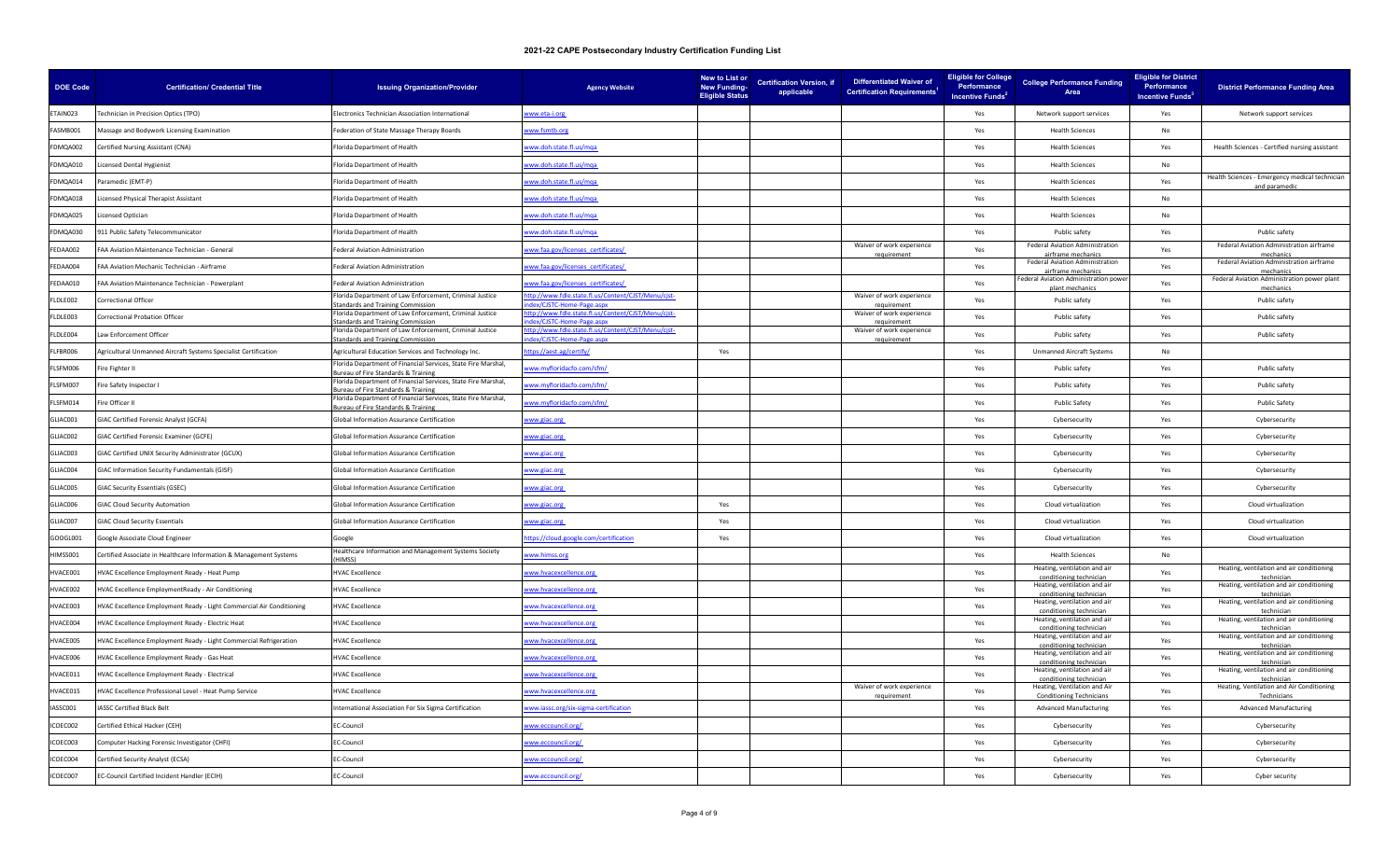| <b>DOE Code</b> | <b>Certification/ Credential Title</b>                                      | <b>Issuing Organization/Provider</b>                                                                                                                                                                                | <b>Agency Website</b>                                       | New to List or<br><b>New Funding-</b><br><b>Eligible Status</b> | <b>Certification Version, if</b><br>applicable | <b>Differentiated Waiver of</b><br><b>Certification Requirements<sup>1</sup></b> | <b>Eligible for College</b><br>Performance<br>Incentive Funds <sup>2</sup> | <b>College Performance Funding</b><br>Area              | <b>Eligible for District</b><br>Performance<br>Incentive Funds <sup>3</sup> | <b>District Performance Funding Area</b>                |
|-----------------|-----------------------------------------------------------------------------|---------------------------------------------------------------------------------------------------------------------------------------------------------------------------------------------------------------------|-------------------------------------------------------------|-----------------------------------------------------------------|------------------------------------------------|----------------------------------------------------------------------------------|----------------------------------------------------------------------------|---------------------------------------------------------|-----------------------------------------------------------------------------|---------------------------------------------------------|
| ICOEC008        | EC-Council Certified Network Defender (CND)                                 | EC-Council                                                                                                                                                                                                          | www.eccouncil.org/                                          |                                                                 |                                                |                                                                                  | Yes                                                                        | Cybersecurity                                           | Yes                                                                         | Cyber security                                          |
| ICOEC009        | EC-Council Certified Security Operations Center (SOC) Analyst (CSA)         | EC-Council                                                                                                                                                                                                          | ww.eccouncil.org/                                           |                                                                 |                                                |                                                                                  | Yes                                                                        | Cybersecurity                                           | Yes                                                                         | Cyber security                                          |
| IECON001        | Field Service Engineer - Low Voltage Systems                                | ndependent Electrical Contractors                                                                                                                                                                                   | www.iecfwcc.org                                             |                                                                 |                                                |                                                                                  | Yes                                                                        | Electrician                                             | Yes                                                                         | Electrician                                             |
| IECON002        | Field Service Engineer - Voice-Data-Video                                   | ndependent Electrical Contractors                                                                                                                                                                                   | www.iecfwcc.org                                             |                                                                 |                                                |                                                                                  | Yes                                                                        | Flectrician                                             | Yes                                                                         | Flectrician                                             |
| IECON003        | lourneyman Electrician                                                      | ndependent Electrical Contractors                                                                                                                                                                                   | ww.iecfwcc.org                                              |                                                                 |                                                |                                                                                  | Yes                                                                        | Electrician                                             | Yes                                                                         | Electrician                                             |
| ECON004         | <b>Residential Wireman</b>                                                  | ndependent Electrical Contractors                                                                                                                                                                                   | vww.iecfwcc.org                                             |                                                                 |                                                |                                                                                  | Yes                                                                        | Flectrician                                             | Yes                                                                         | Flectrician                                             |
| IISSC001        | CISSP- Information Systems Security Management Professional (CISSP-ISSMP)   | nternational Information Systems Security Certification<br>sortium In                                                                                                                                               | ww.isc2.org                                                 |                                                                 |                                                | Waiver of work experience                                                        | Yes                                                                        | Cybersecurity                                           | Yes                                                                         | Cybersecurity                                           |
| IISSC002        | Systems Security Certified Practitioner (SSCP)                              | nternational Information Systems Security Certification<br>onsortium, Inc                                                                                                                                           | ww.isc2.org                                                 |                                                                 |                                                | Waiver of work experience<br>requirement                                         | Yes                                                                        | Cybersecurity                                           | Yes                                                                         | Cybersecurity                                           |
| IISSC003        | Certified Cyber Forensics Professional (CCFP)                               | nternational Information Systems Security Certification<br>onsortium, In                                                                                                                                            | ww.isc2.org                                                 |                                                                 |                                                | Waiver of work experience                                                        | Yes                                                                        | Cybersecurity                                           | Yes                                                                         | Cybersecurity                                           |
| ISSC004         | Certified Information Systems Security Professional (CISSP)                 | nternational Information Systems Security Certification<br>onsortium, Inc                                                                                                                                           | www.isc2.org                                                |                                                                 |                                                | Waiver of work experience<br>requirement                                         | Yes                                                                        | Cybersecurity                                           | Yes                                                                         | Cybersecurity                                           |
| INSOC002        | Certified Automation Professional (CAP)                                     | nternational Society of Automation                                                                                                                                                                                  | ww.isa.org                                                  |                                                                 |                                                | Waiver of work experience<br>requiremen                                          | Yes                                                                        | Advanced manufacturing                                  | Yes                                                                         | Advanced manufacturing                                  |
| INSOC005        | Certified Control Systems Technician (CCST) - Level 3                       | nternational Society of Automation                                                                                                                                                                                  | vww.isa.org                                                 |                                                                 |                                                | Waiver of work experience<br>requirement                                         | Yes                                                                        | Advanced manufacturing                                  | Yes                                                                         | Advanced manufacturing                                  |
| JCAHO001        | Certified Ophthalmic Medical Technologist (COMT)                            | Joint Commission on Allied Health Personnel in Ophthalmology<br><b>CAHPO</b>                                                                                                                                        | ww.icahpo.org/certification                                 |                                                                 |                                                |                                                                                  | Yes                                                                        | <b>Health Sciences</b>                                  | No                                                                          |                                                         |
| JCAHO002        | Certified Ophthalmic Technician (COT)                                       | Joint Commission on Allied Health Personnel in Ophthalmology<br><b>ICAHPO</b>                                                                                                                                       | ww.jcahpo.org/certification                                 |                                                                 |                                                |                                                                                  | Yes                                                                        | <b>Health Sciences</b>                                  | No                                                                          |                                                         |
| KNOWL001        | Python Coding Specialist                                                    | <nowledge llc<="" pillars="" td=""><td>ttps://knowledge-pillars.com/certifications/</td><td>Yes</td><td></td><td></td><td>Yes</td><td>Computer programming</td><td>Yes</td><td>Computer programming</td></nowledge> | ttps://knowledge-pillars.com/certifications/                | Yes                                                             |                                                |                                                                                  | Yes                                                                        | Computer programming                                    | Yes                                                                         | Computer programming                                    |
| KNOWL002        | <b>NordPress Certified Editor</b>                                           | <b>Knowledge Pillars LLC</b>                                                                                                                                                                                        | ttps://knowledge-pillars.com/certifications/                | Yes                                                             |                                                |                                                                                  | Yes                                                                        | Computer programming                                    | Yes                                                                         | Computer programming                                    |
| KNOWI003        | <b>HTML/CSS Coding Specialist</b>                                           | <nowledge llc<="" pillars="" td=""><td>ttps://knowledge-pillars.com/certifications/</td><td>Yes</td><td></td><td></td><td>Yes</td><td>Computer programming</td><td>Yes</td><td>Computer programming</td></nowledge> | ttps://knowledge-pillars.com/certifications/                | Yes                                                             |                                                |                                                                                  | Yes                                                                        | Computer programming                                    | Yes                                                                         | Computer programming                                    |
| KNOWL004        | lavaScript Coding Specialist                                                | Inowledge Pillars LLC                                                                                                                                                                                               | ttps://knowledge-pillars.com/certifications/                | Yes                                                             |                                                |                                                                                  | Yes                                                                        | Computer programming                                    | Yes                                                                         | Computer programming                                    |
| MANSI001        | Manufacturing Technician 1 (MT1)                                            | Manufacturing Skills Institute (MSI)                                                                                                                                                                                | anufacturingskillsinstitute.org                             |                                                                 |                                                |                                                                                  | Yes                                                                        | Advanced manufacturing                                  | Yes                                                                         | Advanced manufacturing                                  |
| MICRO052        | Microsoft Certified Trainer (MCT)                                           | Microsoft Corporation                                                                                                                                                                                               | ww.microsoft.com/learning/en/us/default.aspx                |                                                                 |                                                |                                                                                  | Yes                                                                        | Network support services                                | Yes                                                                         | Network support services                                |
| MICRO082        | Microsoft Certified Solutions Associate (MCSA) - SQL Server 2012            | Microsoft Corporation                                                                                                                                                                                               | vww.microsoft.com/learning/en/us/default.aspx               |                                                                 |                                                |                                                                                  | Yes                                                                        | Network support services                                | Yes                                                                         | Network support services                                |
| MICRO107        | Microsoft Certified Solutions Expert (MCSE) - Data Management and Analytics | Microsoft Corporation                                                                                                                                                                                               | ww.microsoft.com/learning/en/us/default.aspx                |                                                                 |                                                |                                                                                  | Yes                                                                        | Network support services                                | Yes                                                                         | Network support services                                |
| MICRO111        | Microsoft Certified Solutions Developer (MCSD) - App Builder                | Microsoft Corporation                                                                                                                                                                                               | ww.microsoft.com/learning/en/us/default.aspx                |                                                                 |                                                |                                                                                  | Yes                                                                        | <b>Computer Programming</b>                             | Yes                                                                         | <b>Computer Programming</b>                             |
| MICRO116        | Windows Server Administration Fundamentals                                  | <b>Microsoft Corporation</b>                                                                                                                                                                                        | ww.microsoft.com/learning/en/us/default.aspx                |                                                                 |                                                |                                                                                  | Yes                                                                        | Network support services                                | Yes                                                                         | Network support services                                |
| MICRO117        | Microsoft 365 Certified: Enterprise Administrator Expert                    | <b>Microsoft Corporation</b>                                                                                                                                                                                        | vww.microsoft.com/learning/en/us/default.aspx               |                                                                 |                                                |                                                                                  | Yes                                                                        | Network support services                                | Yes                                                                         | Network support services                                |
| MICRO118        | Microsoft 365 Certified: Modern Desktop Administrator Associate             | Microsoft Corporation                                                                                                                                                                                               | ww.microsoft.com/learning/en/us/default.aspx                |                                                                 |                                                |                                                                                  | Yes                                                                        | Network support services                                | Yes                                                                         | Network support services                                |
| MICRO119        | Microsoft 365 Certified: Security Administrator Associate                   | Microsoft Corporation                                                                                                                                                                                               | ww.microsoft.com/learning/en/us/default.aspx                |                                                                 |                                                |                                                                                  | Yes                                                                        | Network support services                                | Yes                                                                         | Network support services                                |
| MICRO120        | Microsoft Certified: Azure Administrator Associate                          | <b>Microsoft Corporation</b>                                                                                                                                                                                        | ww.microsoft.com/learning/en/us/default.aspx                |                                                                 |                                                |                                                                                  | Yes                                                                        | Cloud virtualization                                    | Yes                                                                         | Cloud virtualization                                    |
| MICRO121        | Microsoft Certified: Azure AI Engineer Associate                            | Microsoft Corporation                                                                                                                                                                                               | ww.microsoft.com/learning/en/us/default.aspx                |                                                                 |                                                |                                                                                  | Yes                                                                        | Cloud virtualization                                    | Yes                                                                         | Cloud virtualization                                    |
| MICRO122        | Microsoft Certified: Power Platform Developer Associate                     | Microsoft Corporation                                                                                                                                                                                               | www.microsoft.com/learning/en/us/default.aspx               |                                                                 |                                                |                                                                                  | Yes                                                                        | Network support services                                | Yes                                                                         | Network support services                                |
| MICRO129        | Microsoft Certified: Azure Developer Associate                              | <b>Microsoft Corporation</b>                                                                                                                                                                                        | ww.microsoft.com/learning/en/us/default.aspx                | Yes                                                             |                                                |                                                                                  | Yes                                                                        | Cloud virtualization                                    | Yes                                                                         | Cloud virtualization                                    |
| MICRO130        | Microsoft Certified: Data Analyst Associate                                 | <b>Microsoft Corporation</b>                                                                                                                                                                                        | ww.microsoft.com/learning/en/us/default.aspx                | Yes                                                             |                                                |                                                                                  | Yes                                                                        | Cloud virtualization                                    | Yes                                                                         | Cloud virtualization                                    |
| MSSCN001        | MSSC Certified Production Technician (CPT)                                  | Manufacturing Skills Standards Council (MSSC)                                                                                                                                                                       | ww.msscusa.org                                              |                                                                 |                                                |                                                                                  | Yes                                                                        | Advanced manufacturing                                  | Yes                                                                         | Advanced manufacturing                                  |
| MSSCN002        | MSSC Certified Logistics Technician (CLT)                                   | Manufacturing Skills Standards Council (MSSC)                                                                                                                                                                       | www.msscusa.org                                             |                                                                 |                                                |                                                                                  | Yes                                                                        | Advanced manufacturing                                  | Yes                                                                         | Advanced manufacturing                                  |
| NASME001        | NASM Certified Personal Trainer (CPT)                                       | <b>National Academy of Sports Medicine</b>                                                                                                                                                                          | www.nasm.org                                                |                                                                 |                                                |                                                                                  | Yes                                                                        | <b>Health Sciences</b>                                  | No                                                                          |                                                         |
| NATEX001        | Air Conditioning Service Technician                                         | North American Technician Excellence                                                                                                                                                                                | ww.natex.org/site/353/Technicians/Certification-<br>ics/101 |                                                                 |                                                |                                                                                  | Yes                                                                        | Heating, ventilation and air<br>conditioning technician | Yes                                                                         | Heating, ventilation and air conditioning<br>technician |
| NATEX002        | Air Conditioning Installation Specialization                                | North American Technician Excellence                                                                                                                                                                                | ww.natex.org/site/353/Technicians/Certification-            |                                                                 |                                                |                                                                                  | Yes                                                                        | Heating, ventilation and air<br>conditioning techniciar | Yes                                                                         | Heating, ventilation and air conditioning<br>techniciar |
| NATEX003        | Air to Air Heat Pump Installation Technician                                | North American Technician Excellence                                                                                                                                                                                | ww.natex.org/site/353/Technicians/Certification-<br>ics/10° |                                                                 |                                                |                                                                                  | Yes                                                                        | Heating, ventilation and air<br>conditioning techniciar | Yes                                                                         | Heating, ventilation and air conditioning<br>techniciar |
| NATFX004        | Air to Air Heat Pump Service Technician                                     | North American Technician Excellence                                                                                                                                                                                | ww.natex.org/site/353/Technicians/Certification-<br>ics/101 |                                                                 |                                                |                                                                                  | Yes                                                                        | Heating, ventilation and air<br>conditioning technician | Yes                                                                         | Heating, ventilation and air conditioning<br>technician |
| NATHA002        | Certified EKG Technician (CET)                                              | National Healthcareer Association                                                                                                                                                                                   | ww.nhanow.com                                               |                                                                 |                                                |                                                                                  | Yes                                                                        | <b>Health Sciences</b>                                  | Yes                                                                         | Health Sciences - EKG technician                        |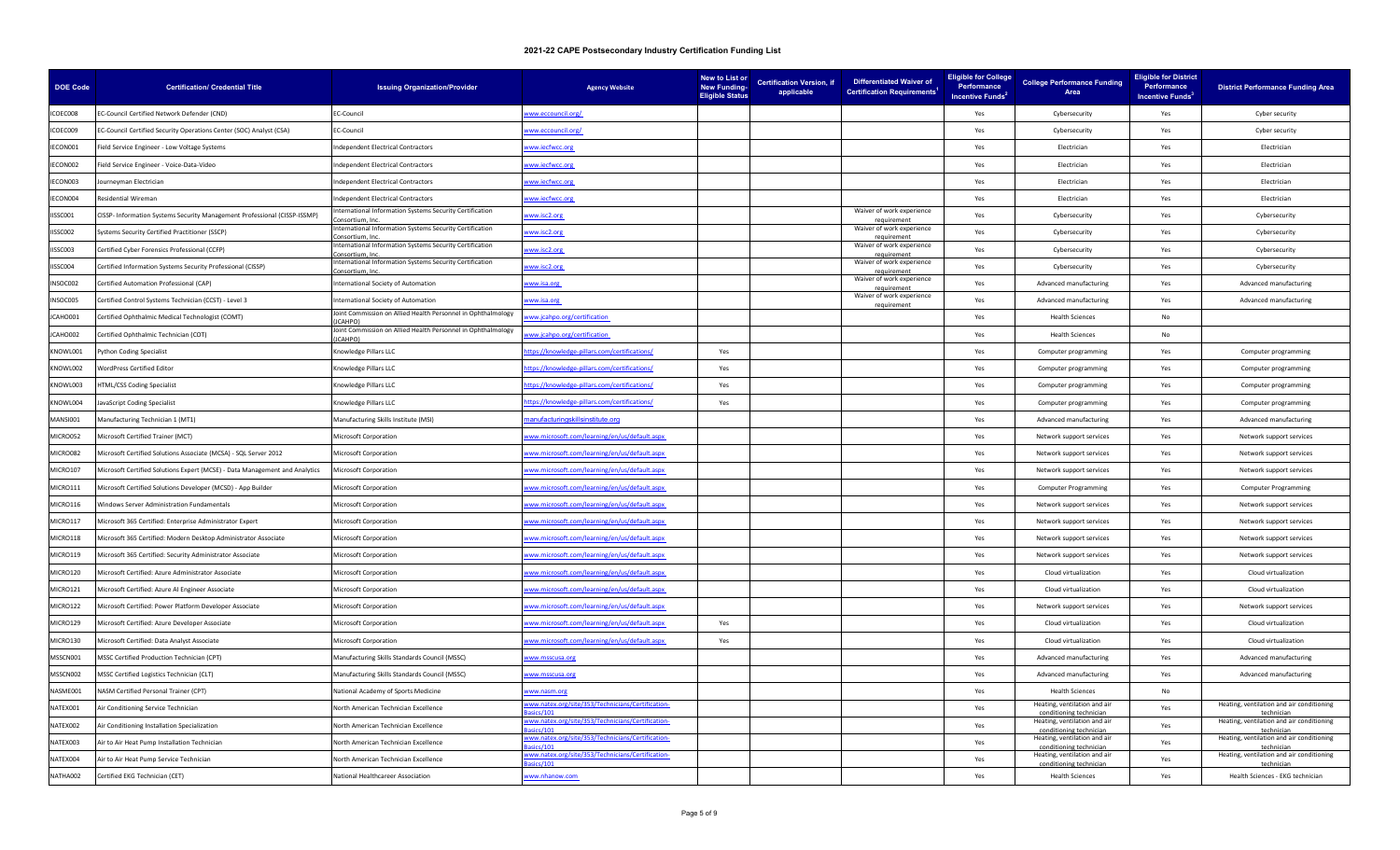| DOE Code | <b>Certification/ Credential Title</b>                                                      | <b>Issuing Organization/Provider</b>                                    | <b>Agency Website</b> | <b>New to List or</b><br><b>New Funding-</b><br><b>Eligible Status</b> | <b>Certification Version, if</b><br>applicable | <b>Differentiated Waiver of</b><br><b>Certification Requirements<sup>1</sup></b> | <b>Eligible for College</b><br>Performance<br>Incentive Funds <sup>2</sup> | <b>College Performance Funding</b><br>Area              | <b>Eligible for District</b><br>Performance<br>Incentive Funds <sup>3</sup> | <b>District Performance Funding Area</b>                |
|----------|---------------------------------------------------------------------------------------------|-------------------------------------------------------------------------|-----------------------|------------------------------------------------------------------------|------------------------------------------------|----------------------------------------------------------------------------------|----------------------------------------------------------------------------|---------------------------------------------------------|-----------------------------------------------------------------------------|---------------------------------------------------------|
| NATHA003 | Certified Medical Administrative Assistant (CMAA)                                           | National Healthcareer Association                                       | www.nhanow.com        |                                                                        |                                                |                                                                                  | Yes                                                                        | <b>Health Sciences</b>                                  | Yes                                                                         | Health Sciences - Medical coder/biller                  |
| NATHA006 | Certified Patient Care Technician (CPCT)                                                    | National Healthcareer Association                                       | ww.nhanow.com         |                                                                        |                                                |                                                                                  | Yes                                                                        | <b>Health Sciences</b>                                  | Yes                                                                         | Health Sciences - Medical assisting                     |
| NATHA008 | Certified Billing & Coding Specialist (CBCS)                                                | National Healthcareer Association                                       | vww.nhanow.com        |                                                                        |                                                |                                                                                  | Yes                                                                        | <b>Health Sciences</b>                                  | Yes                                                                         | Health Sciences - Medical coder/biller                  |
| NATHA009 | Certified Clinical Medical Assistant (CCMA)                                                 | National Healthcareer Association                                       | ww.nhanow.com         |                                                                        |                                                |                                                                                  | Yes                                                                        | <b>Health Sciences</b>                                  | Yes                                                                         | Health Sciences - Medical assisting                     |
| NATHA010 | Certified Pharmacy Technician (CPhT)                                                        | National Healthcareer Association                                       | ww.nhanow.com         |                                                                        |                                                |                                                                                  | Yes                                                                        | Health Sciences - Pharmacy techniciar                   | Yes                                                                         | Health Sciences - Pharmacy technician                   |
| NATHA011 | Certified Electronic Health Record Specialist (CEHRS)                                       | National Healthcareer Association                                       | ww.nhanow.com         |                                                                        |                                                |                                                                                  | Yes                                                                        | <b>Health Sciences</b>                                  | No                                                                          |                                                         |
| NBCOT001 | Orthopaedic Technologist Certified (OTC)                                                    | National Board for Certification of Orthopaedic Technologists           | ww.nbcot.net          |                                                                        |                                                |                                                                                  | Yes                                                                        | <b>Health Sciences</b>                                  | Yes                                                                         | Health Sciences - Orthopedic technology                 |
| NBFOT001 | Certified Occupational Therapy Assistant                                                    | National Board for Certification in Occupational Therapy                | ww.nbcot.org          |                                                                        |                                                |                                                                                  | Yes                                                                        | <b>Health Sciences</b>                                  | No                                                                          |                                                         |
| NBFRC001 | Certified Respiratory Therapist (CRT)                                                       | National Board for Respiratory Care                                     | ww.nbrc.org           |                                                                        |                                                |                                                                                  | Yes                                                                        | <b>Health Sciences</b>                                  | No                                                                          |                                                         |
| NBFRC002 | Registered Respiratory Therapist (RRT)                                                      | National Board for Respiratory Care                                     | www.nbrc.org          |                                                                        |                                                |                                                                                  | Yes                                                                        | <b>Health Sciences</b>                                  | No                                                                          |                                                         |
| NBOST001 | Certified Surgical Technologist                                                             | The National Board of Surgical Technology and Surgical Assisting        | www.nbstsa.org        |                                                                        |                                                |                                                                                  | Yes                                                                        | <b>Health Sciences</b>                                  | Yes                                                                         | Health Sciences - Surgical technology                   |
| NCATT001 | Aircraft Electronics Technician (AET)                                                       | National Center for Aerospace and Transportation Technologies<br>NCATT) | www.ncatt.org         |                                                                        |                                                |                                                                                  | Yes                                                                        | Federal Aviation Administration<br>airframe mechanics   | Yes                                                                         | Federal Aviation Administration airframe<br>mechanics   |
| NCCER211 | NCCER Electrical - Level 4 (Postsecondary)                                                  | National Center for Construction Education & Research (NCCER)           | www.nccer.org         |                                                                        |                                                |                                                                                  | Yes                                                                        | Flectrician                                             | Yes                                                                         | Electrician                                             |
| NCCER222 | NCCER HVAC - Level 4 (Postsecondary)                                                        | National Center for Construction Education & Research (NCCER)           | ww.nccer.org          |                                                                        |                                                |                                                                                  | Yes                                                                        | Heating, ventilation and air<br>conditioning technician | Yes                                                                         | Heating, ventilation and air conditioning<br>technician |
| NCCER249 | NCCER Pipefitting - Level 4 (Postsecondary)                                                 | National Center for Construction Education & Research (NCCER)           | www.nccer.org         |                                                                        |                                                |                                                                                  | No.                                                                        |                                                         | Yes                                                                         | Plumbing                                                |
| NCCER253 | NCCER Plumbing - Level 4 (Postsecondary)                                                    | National Center for Construction Education & Research (NCCER)           | ww.nccer.org          |                                                                        |                                                |                                                                                  | No                                                                         |                                                         | Yes                                                                         | Plumbing                                                |
| NCCER265 | NCCER Welding - Level 3 (Postsecondary)                                                     | National Center for Construction Education & Research (NCCER)           | www.nccer.org         |                                                                        |                                                |                                                                                  | Yes                                                                        | Welding                                                 | Yes                                                                         | Welding                                                 |
| NCCER267 | NCCER Industrial Maintenance, Electrical & Instrumentation Technician - Level 4             | National Center for Construction Education & Research (NCCER)           | ww.nccer.org          |                                                                        |                                                |                                                                                  | Yes                                                                        | Advanced manufacturing                                  | Yes                                                                         | Advanced manufacturing                                  |
| NCFCT001 | National Certified ECG Technician (NCET)                                                    | National Center for Competency Testing                                  | ww.ncctinc.com        |                                                                        |                                                |                                                                                  | Yes                                                                        | <b>Health Sciences</b>                                  | Yes                                                                         | Health Sciences - EKG technician                        |
| NCFCT004 | Fech in Surgery - Certified (NCCT)                                                          | National Center for Competency Testing                                  | ww.ncctinc.com        |                                                                        |                                                |                                                                                  | No                                                                         |                                                         | Yes                                                                         | Health Sciences - Surgical technology                   |
| NCFCT005 | Medical Assistant                                                                           | National Center for Competency Testing                                  | ww.ncctinc.com        |                                                                        |                                                |                                                                                  | No                                                                         |                                                         | Yes                                                                         | Health Sciences - Medical assisting                     |
| NCFCT006 | National Certified Insurance and Coding Specialist (NCICS)                                  | National Center for Competency Testing                                  | ww.ncctinc.com        |                                                                        |                                                |                                                                                  | Yes                                                                        | <b>Health Sciences</b>                                  | Yes                                                                         | Health Sciences - Medical coder/biller                  |
| NCFCT007 | National Certified Medical Office Assistant (NCMOA)                                         | National Center for Competency Testing                                  | ww.ncctinc.com        |                                                                        |                                                |                                                                                  | Yes                                                                        | <b>Health Sciences</b>                                  | Yes                                                                         | Health Sciences - Medical assisting                     |
| NCFCT008 | National Certified Patient Care Technician (NCPCT)                                          | National Center for Competency Testing                                  | ww.ncctinc.com        |                                                                        |                                                |                                                                                  | Yes                                                                        | <b>Health Sciences</b>                                  | Yes                                                                         | Health Sciences - Medical assisting                     |
| NCSAF001 | Certified Strength Coach                                                                    | National Council on Strength and Fitness (NCSF)                         | ww.ncsf.org           |                                                                        |                                                |                                                                                  | Yes                                                                        | <b>Health Sciences</b>                                  | N <sub>0</sub>                                                              |                                                         |
| NCSAF002 | <b>Certified Personal Trainer</b>                                                           | National Council on Strength and Fitness (NCSF)                         | ww.ncsf.org           |                                                                        |                                                |                                                                                  | Yes                                                                        | <b>Health Sciences</b>                                  | No                                                                          |                                                         |
| NCSAF003 | <b>Sport Nutrition Specialist</b>                                                           | National Council on Strength and Fitness (NCSF)                         | ww.ncsf.org           |                                                                        |                                                |                                                                                  | Yes                                                                        | <b>Health Sciences</b>                                  | No                                                                          |                                                         |
| NCSBN001 | National Licensed Registered Nurse (NCLEX-RN)                                               | National Council of State Boards of Nursing                             | ww.ncsbn.org/         |                                                                        |                                                |                                                                                  | Yes                                                                        | <b>Health Sciences</b>                                  | No                                                                          |                                                         |
| NCSBN002 | <b>National Licensed Practical Nurse (NCLEX-PN)</b>                                         | National Council of State Boards of Nursing                             | www.ncsbn.org/        |                                                                        |                                                |                                                                                  | Yes                                                                        | <b>Health Sciences</b>                                  | Yes                                                                         | Health Sciences - Practical nursing                     |
| NIASE001 | ASE - Advanced Engine Performance Specialist (L1)                                           | National Institute for Automotive Service Excellence                    | www.ase.com           |                                                                        |                                                | Waiver of work experience<br>requirement                                         | Yes                                                                        | Automotive service technology                           | Yes                                                                         | Automotive service technology                           |
| NIASE005 | ASE Automobile/Light Truck Technician: Automatic Transmission/Transaxle (A2)                | National Institute for Automotive Service Excellence                    | ww.ase.com            |                                                                        |                                                | Waiver of work experience<br>requirement                                         | Yes                                                                        | Automotive service technology                           | Yes                                                                         | Automotive service technology                           |
| NIASE007 | ASE Automobile/Light Truck Technician: Brakes (A5)                                          | National Institute for Automotive Service Excellence                    | www.ase.com           |                                                                        |                                                | Waiver of work experience<br>requirement                                         | Yes                                                                        | Automotive service technology                           | Yes                                                                         | Automotive service technology                           |
| NIASE008 | ASE Automobile/Light Truck Technician: Electrical/Electronic Systems (A6)                   | National Institute for Automotive Service Excellence                    | www.ase.com           |                                                                        |                                                | Waiver of work experience<br>requirement                                         | Yes                                                                        | Automotive service technology                           | Yes                                                                         | Automotive service technology                           |
| NIASE009 | ASE Automobile/Light Truck Technician: Engine Performance (A8)                              | National Institute for Automotive Service Excellence                    | www.ase.com           |                                                                        |                                                | Waiver of work experience<br>requirement                                         | Yes                                                                        | Automotive service technology                           | Yes                                                                         | Automotive service technology                           |
| NIASE010 | ASE Automobile/Light Truck Technician: Engine Repair (A1)                                   | National Institute for Automotive Service Excellence                    | www.ase.com           |                                                                        |                                                | Waiver of work experience<br>requirement                                         | Yes                                                                        | Automotive service technology                           | Yes                                                                         | Automotive service technology                           |
| NIASE011 | ASE Automobile/Light Truck Technician: Heating and Air Conditioning (A7)                    | National Institute for Automotive Service Excellence                    | ww.ase.com            |                                                                        |                                                | Waiver of work experience<br>requirement                                         | Yes                                                                        | Automotive service technology                           | Yes                                                                         | Automotive service technology                           |
| NIASE012 | ASE Automobile/Light Truck Technician: Manual Drive Train and Axles (A3)                    | National Institute for Automotive Service Excellence                    | ww.ase.com            |                                                                        |                                                | Waiver of work experience<br>requirement                                         | Yes                                                                        | Automotive service technology                           | Yes                                                                         | Automotive service technology                           |
| NIASE014 | ASE Automobile/Light Truck Technician: Suspension and Steering (A4)                         | National Institute for Automotive Service Excellence                    | www.ase.com           |                                                                        |                                                | Waiver of work experience                                                        | Yes                                                                        | Automotive service technology                           | Yes                                                                         | Automotive service technology                           |
| NIASE016 | ASE Medium/Heavy Truck Technician: Brakes (T4)                                              | National Institute for Automotive Service Excellence                    | www.ase.com           |                                                                        |                                                | Waiver of work experience<br>equiremen                                           | No.                                                                        |                                                         | Yes                                                                         | Medium/heavy duty truck technician                      |
| NIASE017 | ASE Collision Repair and Refinishing Technician: Mechanical and Electrical<br>mponents (B5) | National Institute for Automotive Service Excellence                    | www.ase.com           |                                                                        |                                                | Waiver of work experience<br>requirement                                         | Yes                                                                        | Auto collision repair and refinishing                   | Yes                                                                         | Auto collision repair and refinishing                   |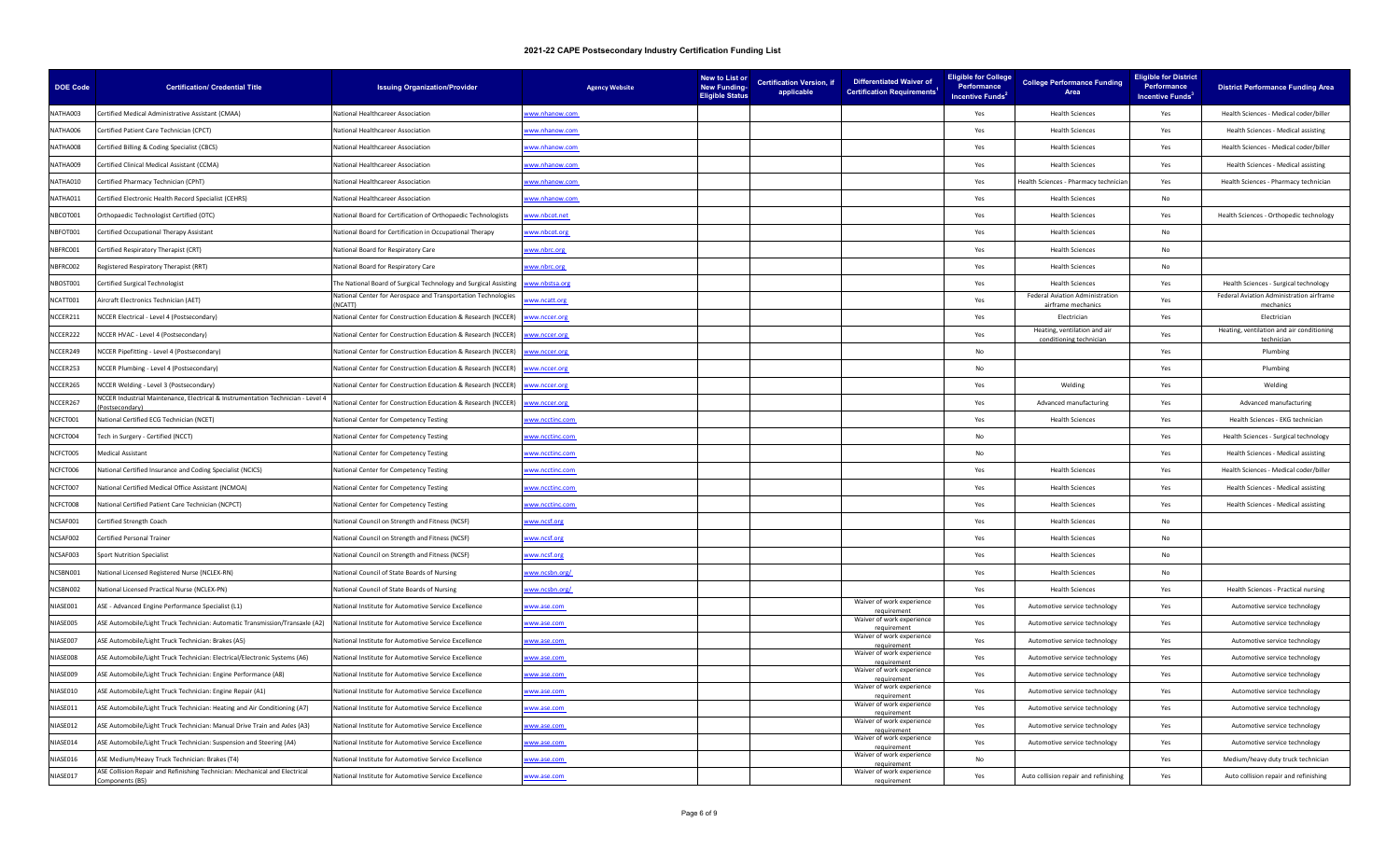| <b>DOE Code</b> | <b>Certification/ Credential Title</b>                                         | <b>Issuing Organization/Provider</b>                           | <b>Agency Website</b> | New to List or<br><b>New Funding-</b><br><b>Eligible Status</b> | <b>Certification Version, if</b><br>applicable | <b>Differentiated Waiver of</b><br><b>Certification Requirements</b> | <b>Eligible for College</b><br>Performance<br><b>Incentive Funds</b> | <b>College Performance Funding</b><br>Area | <b>Eligible for District</b><br>Performance<br>Incentive Funds <sup>3</sup> | <b>District Performance Funding Area</b>                        |
|-----------------|--------------------------------------------------------------------------------|----------------------------------------------------------------|-----------------------|-----------------------------------------------------------------|------------------------------------------------|----------------------------------------------------------------------|----------------------------------------------------------------------|--------------------------------------------|-----------------------------------------------------------------------------|-----------------------------------------------------------------|
| NIASE018        | ASE - Non-structural Analysis and Damage Repair (B3)                           | National Institute for Automotive Service Excellence           | www.ase.com           |                                                                 |                                                | Waiver of work experience<br>requirement                             | Yes                                                                  | Auto collision repair and refinishing      | Yes                                                                         | Auto collision repair and refinishing                           |
| NIASE020        | ASE - Diesel Engines (T2)                                                      | National Institute for Automotive Service Excellence           | www.ase.com           |                                                                 |                                                | Waiver of work experience<br>requiremen                              | No                                                                   |                                            | Yes                                                                         | Medium/heavy duty truck technician                              |
| NIASE021        | ASE Medium/Heavy Truck Technician: Drive Train (T3)                            | National Institute for Automotive Service Excellence           | www.ase.com           |                                                                 |                                                | Waiver of work experience<br>requirement                             | No                                                                   |                                            | Yes                                                                         | Medium/heavy duty truck technician                              |
| NIASE023        | ASE Medium/Heavy Truck Technician: Electrical/Electronic Systems (T6)          | National Institute for Automotive Service Excellence           | www.ase.com           |                                                                 |                                                | Waiver of work experience<br>requirement                             | No                                                                   |                                            | Yes                                                                         | Medium/heavy duty truck technician                              |
| NIASE025        | ASE - Gasoline Engines (T1)                                                    | National Institute for Automotive Service Excellence           | ww.ase.com            |                                                                 |                                                | Waiver of work experience<br>requirement                             | No                                                                   |                                            | Yes                                                                         | Medium/heavy duty truck technician                              |
| NIASE026        | ASE Medium/Heavy Truck Technician: Heating, Ventilation, and A/C (HVAC) (T7)   | National Institute for Automotive Service Excellence           | www.ase.com           |                                                                 |                                                | Waiver of work experience<br>requirement                             | No                                                                   |                                            | Yes                                                                         | Medium/heavy duty truck technician                              |
| NIASE029        | ASE Collision Repair and Refinishing Technician: Painting and Refinishing (B2) | National Institute for Automotive Service Excellence           | www.ase.com           |                                                                 |                                                | Waiver of work experience<br>requirement                             | Yes                                                                  | Auto collision repair and refinishing      | Yes                                                                         | Auto collision repair and refinishing                           |
| NIASE031        | ASE Medium/Heavy Truck Technician: Preventive Maintenance Inspection (PMI)     | National Institute for Automotive Service Excellence           | www.ase.com           |                                                                 |                                                | Waiver of work experience<br>requirement                             | No                                                                   |                                            | Yes                                                                         | Medium/heavy duty truck technician                              |
| NIASE032        | ASE - Structural Analysis and Damage Repair (B4)                               | National Institute for Automotive Service Excellence           | ww.ase.com            |                                                                 |                                                | Waiver of work experience                                            | Yes                                                                  | Auto collision repair and refinishing      | Yes                                                                         | Auto collision repair and refinishing                           |
| NIASE033        | ASE Medium/Heavy Truck Technician: Suspension and Steering (T5)                | National Institute for Automotive Service Excellence           | www.ase.com           |                                                                 |                                                | Waiver of work experience<br>requirement                             | No                                                                   |                                            | Yes                                                                         | Medium/heavy duty truck technician                              |
| NIASE053        | ASE - Compressed Natural Gas (CNG) Engines (H1)                                | National Institute for Automotive Service Excellence           | www.ase.com           |                                                                 |                                                | Waiver of work experience                                            | No                                                                   |                                            | Yes                                                                         | Medium/heavy duty truck technician                              |
| NIASE054        | ASE - Diesel Engines (H2)                                                      | National Institute for Automotive Service Excellence           | www.ase.com           |                                                                 |                                                | Waiver of work experience<br>requirement                             | No                                                                   |                                            | Yes                                                                         | Medium/heavy duty truck technician                              |
| NIASE055        | ASE - Drive Train (H3)                                                         | National Institute for Automotive Service Excellence           | ww.ase.com            |                                                                 |                                                | Waiver of work experience<br>requirement                             | No                                                                   |                                            | Yes                                                                         | Medium/heavy duty truck technician                              |
| NIASE056        | ASE - Brakes (H4)                                                              | National Institute for Automotive Service Excellence           | www.ase.com           |                                                                 |                                                | Waiver of work experience<br>requirement                             | No                                                                   |                                            | Yes                                                                         | Medium/heavy duty truck technician                              |
| NIASE057        | ASE - Suspension and Steering (H5)                                             | National Institute for Automotive Service Excellence           | www.ase.com           |                                                                 |                                                | Waiver of work experience<br>requirement                             | No                                                                   |                                            | Yes                                                                         | Medium/heavy duty truck technician                              |
| NIASE058        | ASE - Electrical/Electronic Systems (H6)                                       | National Institute for Automotive Service Excellence           | www.ase.com           |                                                                 |                                                | Waiver of work experience<br>requirement                             | No                                                                   |                                            | Yes                                                                         | Medium/heavy duty truck technician                              |
| NIASE059        | ASE - Heating Ventilation and Air Conditioning (HVAC) (H7)                     | National Institute for Automotive Service Excellence           | www.ase.com           |                                                                 |                                                | Waiver of work experience<br>requirement                             | No                                                                   |                                            | Yes                                                                         | Medium/heavy duty truck technician                              |
| NIASE060        | ASE - Preventive Maintenance and Inspection (PMI) (H8)                         | National Institute for Automotive Service Excellence           | ww.ase.com            |                                                                 |                                                | Waiver of work experience<br>requirement                             | No                                                                   |                                            | Yes                                                                         | Medium/heavy duty truck technician                              |
| NIASE061        | ASE - Alternate Fuels (F1)                                                     | National Institute for Automotive Service Excellence           | ww.ase.com            |                                                                 |                                                | Waiver of work experience<br>requirement                             | Yes                                                                  | Automotive service technology              | Yes                                                                         | Automotive service technology                                   |
| NIASE071        | ASE - Light Vehicle Diesel Engines (A9)                                        | National Institute for Automotive Service Excellence           | ww.ase.com            |                                                                 |                                                | Waiver of work experience                                            | Yes                                                                  | Automotive service technology              | Yes                                                                         | Automotive service technology                                   |
| NIASE095        | ASE Light Duty Hybrid/Electric Vehicle Specialist Certification Test (L3)      | National Institute of Automotive Service Excellence (ASE)      | ww.ase.com            | Yes                                                             |                                                | Waiver of work experience<br>requirement                             | Yes                                                                  | Automotive service technology              | Yes                                                                         | Automotive service technology                                   |
| NIASE096        | ASE Undercar Specialist Exhaust Systems (X1)                                   | National Institute for Automotive Service Excellence (ASE)     | ww.ase.com            | Yes                                                             |                                                | Waiver of work experience<br>requirement                             | Yes                                                                  | Automotive service technology              | Yes                                                                         | Automotive service technology                                   |
| NIFMS003        | NIMS Machining Level II - EDM - Plunge                                         | National Institute for Metalworking Skills (NIMS)              | www.nims-skills.org   |                                                                 |                                                |                                                                      | Yes                                                                  | Advanced manufacturing                     | Yes                                                                         | Advanced manufacturing                                          |
| NIFMS004        | NIMS Machining Level II - EDM - Wire                                           | National Institute for Metalworking Skills (NIMS)              | ww.nims-skills.org    |                                                                 |                                                |                                                                      | Yes                                                                  | Advanced manufacturing                     | Yes                                                                         | Advanced manufacturing                                          |
| NIFMS007        | NIMS Machining Level II - Manual Milling Skills II                             | National Institute for Metalworking Skills (NIMS)              | www.nims-skills.org   |                                                                 |                                                |                                                                      | Yes                                                                  | Advanced manufacturing                     | Yes                                                                         | Advanced manufacturing                                          |
| NIFMS012        | NIMS Machining Level II - Grinding Skills II                                   | National Institute for Metalworking Skills (NIMS)              | www.nims-skills.org   |                                                                 |                                                |                                                                      | Yes                                                                  | Advanced manufacturing                     | Yes                                                                         | Advanced manufacturing                                          |
| NIFMS018        | NIMS Machining Level II - Drill Press Skills II                                | National Institute for Metalworking Skills (NIMS)              | ww.nims-skills.org    |                                                                 |                                                |                                                                      | Yes                                                                  | Advanced manufacturing                     | Yes                                                                         | Advanced manufacturing                                          |
| NIFMS019        | NIMS Machining Level II - CNC Milling Skills II                                | National Institute for Metalworking Skills (NIMS)              | ww.nims-skills.org    |                                                                 |                                                |                                                                      | Yes                                                                  | Advanced manufacturing                     | Yes                                                                         | Advanced manufacturing                                          |
| NIFMS020        | NIMS Machining Level II - CNC Turning Skills II                                | National Institute for Metalworking Skills (NIMS)              | ww.nims-skills.org    |                                                                 |                                                |                                                                      | Yes                                                                  | Advanced manufacturing                     | Yes                                                                         | Advanced manufacturing                                          |
| NIFMS021        | NIMS Industrial Technology Maintenance Level 1 Bundle (9 Exams)                | National Institute for Metalworking Skills                     | www.nims-skills.org   |                                                                 |                                                |                                                                      | Yes                                                                  | <b>Advanced Manufacturing</b>              | Yes                                                                         | <b>Advanced Manufacturing</b>                                   |
| NJATC001        | NJATC Electrical - Level 5                                                     | National Joint Apprenticeship and Training Committee           | ww.njatc.org          |                                                                 |                                                |                                                                      | Yes                                                                  | Electrician                                | Yes                                                                         | Electrician                                                     |
| NMTCB001        | Certified Nuclear Medicine Technologist                                        | Nuclear Medicine Technology Certification Board                | ww.nmtcb.org/         |                                                                 |                                                |                                                                      | Yes                                                                  | <b>Health Sciences</b>                     | No                                                                          |                                                                 |
| NMTCB002        | Computed Tomography (CT)                                                       | Nuclear Medicine Technology Certification Board                | ww.nmtcb.org/         |                                                                 |                                                |                                                                      | Yes                                                                  | <b>Health Sciences</b>                     | No                                                                          |                                                                 |
| NNCCO001        | Certified Clinical Hemodialysis Technician                                     | Nephrology Nursing Certification Commission                    | www.nncc-exam.org/    |                                                                 |                                                |                                                                      | Yes                                                                  | <b>Health Sciences</b>                     | Yes                                                                         | Health Sciences - Clinical hemodialysis technician              |
| NRFMT001        | <b>Emergency Medical Technician (EMT)</b>                                      | National Registry of Emergency Medical Technicians             | ww.nremt.org          |                                                                 |                                                |                                                                      | Yes                                                                  | <b>Health Sciences</b>                     | Yes                                                                         | Health Sciences - Emergency medical technician<br>and paramedic |
| NSTSA001        | Certified Surgical Technologist (CST)                                          | National Board of Surgical Technologist and Surgical Assisting | ww.nbstsa.org         |                                                                 |                                                |                                                                      | Yes                                                                  | <b>Health Sciences</b>                     | Yes                                                                         | Health Sciences - Surgical technology                           |
| NSTSA002        | Certified Surgical First Assistant (CSFA)                                      | National Board of Surgical Technologist and Surgical Assisting | ww.nbstsa.org         |                                                                 |                                                |                                                                      | Yes                                                                  | <b>Health Sciences</b>                     | No                                                                          |                                                                 |
| ORACL001        | Oracle Certified Associate (OCA): Database                                     | Oracle Corporation                                             | ww.oracle.com         |                                                                 |                                                |                                                                      | Yes                                                                  | Network support services                   | Yes                                                                         | Network support services                                        |
| ORACL002        | Oracle Certified Professional (OCP): Database                                  | Oracle Corporation                                             | ww.oracle.com         |                                                                 |                                                |                                                                      | Yes                                                                  | Network support services                   | Yes                                                                         | Network support services                                        |
| ORACL003        | Oracle Certified Master (OCM): Database                                        | <b>Oracle Corporation</b>                                      | ww.oracle.com         |                                                                 |                                                |                                                                      | Yes                                                                  | Network support services                   | Yes                                                                         | Network support services                                        |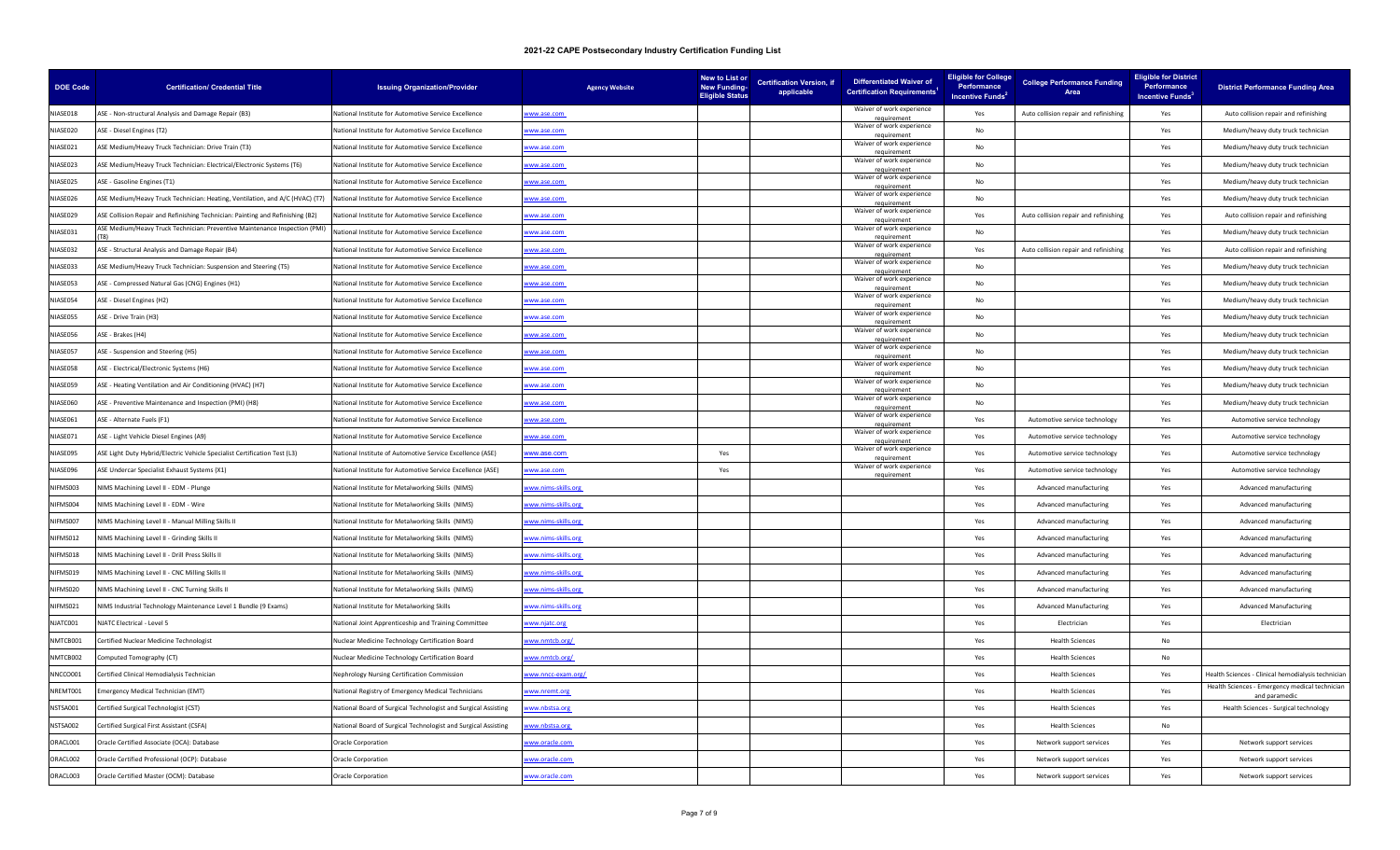| DOE Code | <b>Certification/ Credential Title</b>                                   | <b>Issuing Organization/Provider</b>                  | <b>Agency Website</b>                          | New to List or<br><b>New Funding-</b><br><b>Eligible Status</b> | applicable | Certification Version, if Differentiated Waiver of<br><b>Certification Requirements</b> | <b>Eligible for College</b><br>Performance<br>Incentive Funds <sup>2</sup> | <b>College Performance Funding</b><br>Area | <b>Eligible for District</b><br>Performance<br>Incentive Funds <sup>3</sup> | <b>District Performance Funding Area</b> |
|----------|--------------------------------------------------------------------------|-------------------------------------------------------|------------------------------------------------|-----------------------------------------------------------------|------------|-----------------------------------------------------------------------------------------|----------------------------------------------------------------------------|--------------------------------------------|-----------------------------------------------------------------------------|------------------------------------------|
| ORACL004 | Oracle Certified Associate (OCA): Java Programmer                        | <b>Oracle Corporation</b>                             | ww.oracle.com                                  |                                                                 |            |                                                                                         | Yes                                                                        | Computer programming                       | Yes                                                                         | Computer programming                     |
| ORACL005 | Oracle Certified Professional (OCP): Java Programmer                     | Oracle Corporation                                    | www.oracle.com                                 |                                                                 |            |                                                                                         | Yes                                                                        | Computer programming                       | Yes                                                                         | Computer programming                     |
| ORACL006 | Oracle Certified Master (OCM): Java Developer                            | <b>Oracle Corporation</b>                             | www.oracle.com                                 |                                                                 |            |                                                                                         | Yes                                                                        | Computer programming                       | Yes                                                                         | Computer programming                     |
| PMMIN001 | PMMI Mechatronics Certification: Fluid Power                             | <b>IMM</b>                                            | ww.pmmi.org                                    | Yes                                                             |            |                                                                                         | Yes                                                                        | <b>Advanced Manufacturing</b>              | Yes                                                                         | <b>Advanced Manufacturing</b>            |
| PMMIN002 | PMMI Mechatronics Certification: Industrial Electricity 2                | PMMI                                                  | ww.pmmi.org                                    | Yes                                                             |            |                                                                                         | Yes                                                                        | <b>Advanced Manufacturing</b>              | Yes                                                                         | <b>Advanced Manufacturing</b>            |
| PMMIN003 | PMMI Mechatronics Certification: Mechanical Components 2                 | PMMI                                                  | ww.pmmi.org                                    | Yes                                                             |            |                                                                                         | Yes                                                                        | <b>Advanced Manufacturing</b>              | Yes                                                                         | <b>Advanced Manufacturing</b>            |
| PMMIN004 | PMMI Mechatronics Certification: Programmable Logic Controllers (PLCs) 2 | <b>PMMI</b>                                           | <u>ww.pmmi.org</u>                             | Yes                                                             |            |                                                                                         | Yes                                                                        | <b>Advanced Manufacturing</b>              | Yes                                                                         | <b>Advanced Manufacturing</b>            |
| PRMIN005 | PMI Agile Certified Practitioner                                         | Project Management Institute                          | <u>/ww.pmmi.org</u>                            | Yes                                                             |            |                                                                                         | Yes                                                                        | Computer programming                       | Yes                                                                         | Computer programming                     |
| PROSO003 | Certified Internet Web (CIW) E-Commerce Specialist                       | <b>Certification Partners</b>                         | ww.ciwcertified.com                            |                                                                 |            |                                                                                         | Yes                                                                        | Network support services                   | Yes                                                                         | Network support services                 |
| PROSO006 | Certified Internet Web (CIW) Database Design Specialist                  | <b>Certification Partners</b>                         | www.ciwcertified.com                           |                                                                 |            |                                                                                         | Yes                                                                        | Network support services                   | Yes                                                                         | Network support services                 |
| ROSO010  | Certified Internet Web (CIW) Web Security Professional                   | <b>Certification Partners</b>                         | ww.ciwcertified.com                            |                                                                 |            |                                                                                         | Yes                                                                        | Cybersecurity                              | Yes                                                                         | Cybersecurity                            |
| PROSO017 | Certified Internet Web (CIW) JavaScript Specialist                       | <b>Certification Partners</b>                         | www.ciwcertified.com                           |                                                                 |            |                                                                                         | Yes                                                                        | Computer programming                       | Yes                                                                         | Computer programming                     |
| ROSO019  | Certified Internet Web (CIW) Perl Specialist                             | Certification Partners                                | www.ciwcertified.com                           |                                                                 |            |                                                                                         | Yes                                                                        | Computer programming                       | Yes                                                                         | Computer programming                     |
| PROSO021 | Certified Internet Web (CIW) Web Design Professional                     | <b>Certification Partners</b>                         | ww.ciwcertified.com                            |                                                                 |            |                                                                                         | Yes                                                                        | Computer programming                       | Yes                                                                         | Computer programming                     |
| ROSO022  | Certified Internet Web (CIW) Web Design Specialist                       | <b>Certification Partners</b>                         | www.ciwcertified.com                           |                                                                 |            |                                                                                         | Yes                                                                        | Computer programming                       | Yes                                                                         | Computer programming                     |
| PROSO023 | Certified Internet Web (CIW) Web Development Professional                | <b>Certification Partners</b>                         | www.ciwcertified.com                           |                                                                 |            |                                                                                         | Yes                                                                        | Computer programming                       | Yes                                                                         | Computer programming                     |
| PROSO026 | Certified Internet Web (CIW) Web Security Specialist                     | <b>Certification Partners</b>                         | ww.ciwcertified.com                            |                                                                 |            |                                                                                         | Yes                                                                        | Cybersecurity                              | Yes                                                                         | Cybersecurity                            |
| PROSO027 | Certified Internet Web (CIW) Advanced HTML5 & CSS3 Specialist            | <b>Certification Partners</b>                         | ww.ciwcertified.com                            |                                                                 |            |                                                                                         | Yes                                                                        | Computer programming                       | Yes                                                                         | Computer programming                     |
| PROSO030 | Certified Internet Web (CIW) Data Analyst Specialist                     | <b>Certification Partners</b>                         | ww.ciwcertified.com                            | Yes                                                             |            |                                                                                         | Yes                                                                        | Computer programming                       | Yes                                                                         | Computer programming                     |
| PTCBD001 | Pharmacy Technician                                                      | Pharmacy Technician Certification Board               | ww.ptcb.org/                                   |                                                                 |            |                                                                                         | Yes                                                                        | Health Sciences - Pharmacy technicial      | Yes                                                                         | Health Sciences - Pharmacy technician    |
| REDHT002 | Red Hat Certified System Administrator (RHCSA) Certification             | Red Hat                                               | ww.redhat.com/                                 |                                                                 |            |                                                                                         | Yes                                                                        | Network support services                   | Yes                                                                         | Network support services                 |
| SMACA001 | ndustry 4.0 Controls Systems Specialist                                  | mart Automation Certification Alliance (SACA)         | ww.saca.org                                    | Yes                                                             |            |                                                                                         | Yes                                                                        | Advanced manufacturing                     | Yes                                                                         | Advanced manufacturing                   |
| SMACA002 | ndustry 4.0 Electrical Systems Specialist                                | Smart Automation Certification Alliance (SACA)        | ww.saca.org                                    | Yes                                                             |            |                                                                                         | Yes                                                                        | Advanced manufacturing                     | Yes                                                                         | Advanced manufacturing                   |
| SMACA003 | ndustry 4.0 Electro-Fluid Power Systems Specialist                       | Smart Automation Certification Alliance (SACA)        | ww.saca.org                                    | Yes                                                             |            |                                                                                         | Yes                                                                        | Advanced manufacturing                     | Yes                                                                         | Advanced manufacturing                   |
| SMACA004 | ndustry 4.0 Instrumentation Specialist                                   | Smart Automation Certification Alliance (SACA)        | www.saca.org                                   | Yes                                                             |            |                                                                                         | Yes                                                                        | Advanced manufacturing                     | Yes                                                                         | Advanced manufacturing                   |
| SMACA005 | ndustry 4.0 Mechanical Systems Specialist                                | Smart Automation Certification Alliance (SACA)        | ww.saca.org                                    | Yes                                                             |            |                                                                                         | Yes                                                                        | Advanced manufacturing                     | Yes                                                                         | Advanced manufacturing                   |
| SMACA006 | ndustry 4.0 Network Systems Specialist                                   | Smart Automation Certification Alliance (SACA)        | ww.saca.org                                    | Yes                                                             |            |                                                                                         | Yes                                                                        | Advanced manufacturing                     | Yes                                                                         | Advanced manufacturing                   |
| SMACA007 | ndustry 4.0 Operations Specialist                                        | Smart Automation Certification Alliance (SACA)        | ww.saca.org                                    | Yes                                                             |            |                                                                                         | Yes                                                                        | Advanced manufacturing                     | Yes                                                                         | Advanced manufacturing                   |
| SMACA008 | ndustry 4.0 Robotics Specialist                                          | Smart Automation Certification Alliance (SACA)        | ww.saca.org                                    | Yes                                                             |            |                                                                                         | Yes                                                                        | Advanced manufacturing                     | Yes                                                                         | Advanced manufacturing                   |
| SMFEN001 | Lean Bronze Certification (LBC)                                          | Society of Manufacturing Engineers                    | www.sme.org                                    |                                                                 |            |                                                                                         | Yes                                                                        | Advanced manufacturing                     | Yes                                                                         | Advanced manufacturing                   |
| SMRPR001 | Certified Maintenance and Reliability Professional (CMRP)                | Society for Maintenance and Reliability Professionals | ww.smrp.org                                    |                                                                 |            |                                                                                         | Yes                                                                        | Advanced manufacturing                     | Yes                                                                         | Advanced manufacturing                   |
| SOLID004 | Certified Solidworks Professional - Academic (CSWP-Academic)             | Dassault Systems Solidworks Corporation               | www.solidworks.com                             |                                                                 |            |                                                                                         | Yes                                                                        | Advanced manufacturing                     | Yes                                                                         | Advanced manufacturing                   |
| SPACE001 | Aerospace Technician                                                     | SpaceTec                                              | www.spacetec.us                                |                                                                 |            |                                                                                         | Yes                                                                        | Advanced manufacturing                     | Yes                                                                         | Advanced manufacturing                   |
| TAFOM001 | Certified in Production and Inventory Management (CPIM)                  | Association of Supply Chain Management (ASCM)         | www.apics.org                                  |                                                                 |            |                                                                                         | Yes                                                                        | Advanced manufacturing                     | Yes                                                                         | Advanced manufacturing                   |
| USINS003 | Advanced Unmanned Safety: Level 2                                        | Jnmanned Safety Institute                             | ww.unmannedsafetyinstitute.org/                |                                                                 |            |                                                                                         | Yes                                                                        | Unmanned aircraft systems                  | No                                                                          |                                          |
| USINS004 | Advanced Unmanned System Operations (AUSO) Flight                        | <b>Jnmanned Safety Institute</b>                      | ww.unmannedsafetyinstitute.org/                |                                                                 |            |                                                                                         | Yes                                                                        | Unmanned aircraft systems                  | No                                                                          |                                          |
| USINS005 | Advanced Unmanned System Operations (AUSO) Ground                        | Unmanned Safety Institute                             | www.unmannedsafetyinstitute.org/               |                                                                 |            |                                                                                         | Yes                                                                        | Unmanned aircraft systems                  | No                                                                          |                                          |
| VMWRE004 | VMware Certified Professional - Data Center Virtualization               | VMWare                                                | ww.vmware.com                                  |                                                                 |            |                                                                                         | Yes                                                                        | Cloud virtualization                       | Yes                                                                         | Cloud virtualization                     |
| YAMAH001 | Yamaha Marine Maintenance Certification: Inline                          | Yamaha                                                | ttps://www.yamaha-dealers.com/techhub/marine/# | Yes                                                             |            |                                                                                         | Yes                                                                        | Marine Engine Repair                       | Yes                                                                         | Marine Engine Repair                     |
| YAMAH002 | Yamaha Marine Maintenance Certification: Mid-Range                       | 'amaha                                                | ttps://www.yamaha-dealers.com/techhub/marine/# | Yes                                                             |            |                                                                                         | Yes                                                                        | Marine Engine Repair                       | Yes                                                                         | Marine Engine Repair                     |